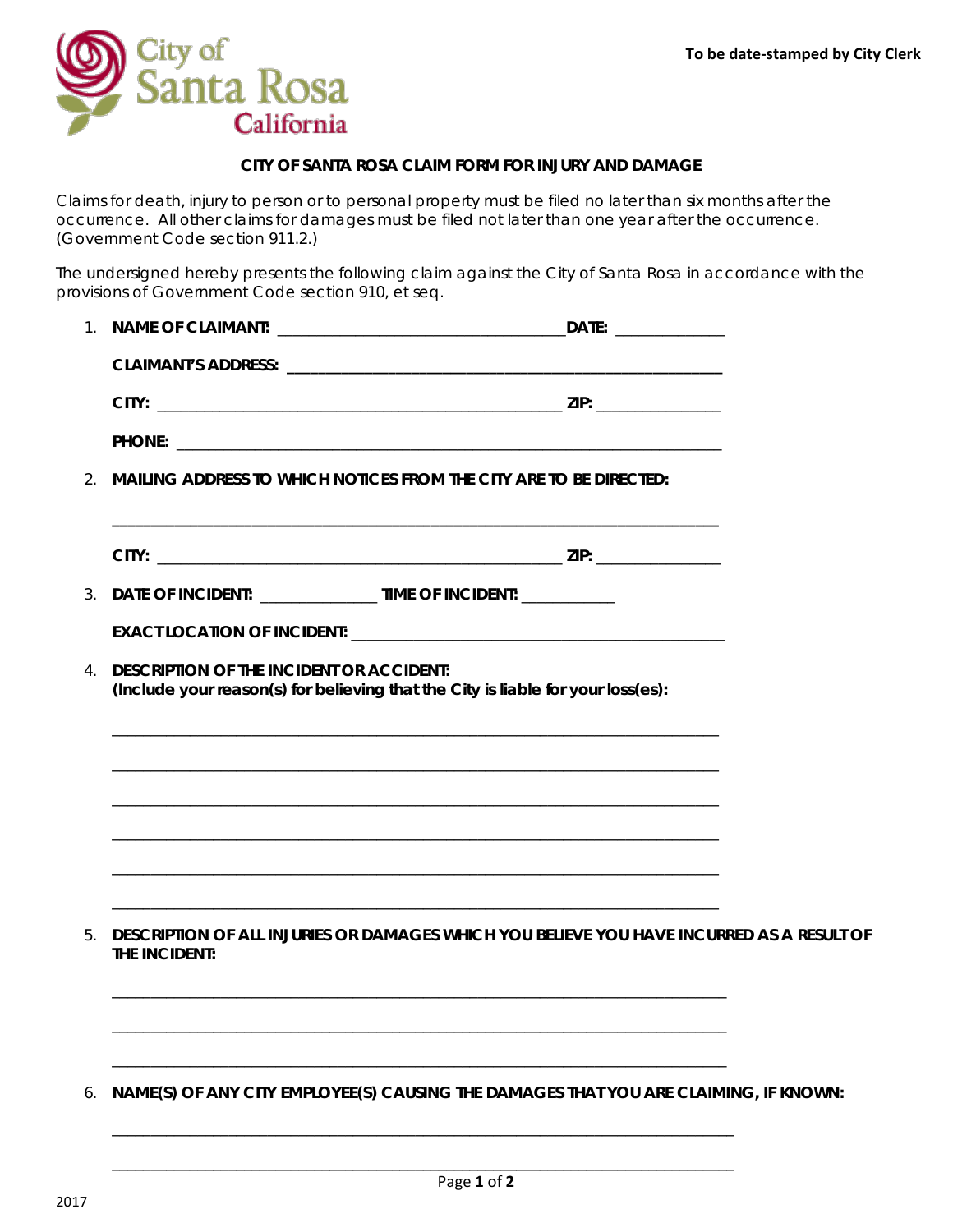

7. **DOLLAR AMOUNT OF ALL DAMAGES YOU ARE CLAIMING (Attach all estimates that are available)**

**AMOUNT OF DAMAGE OR LOSS: \_\_\_\_\_\_\_\_\_\_\_\_\_\_\_\_\_\_\_\_\_\_\_\_** 

**PROPERTY DAMAGE OR COST OF REPAIR: \_\_\_\_\_\_\_\_\_\_\_\_\_\_\_\_**

**MEDICAL BILLS PAST/ESTIMATED FUTURE: \_\_\_\_\_\_\_\_\_\_\_\_\_\_\_\_\_**

**LOSS OF INCOME PAST/FUTURE: \_\_\_\_\_\_\_\_\_\_\_\_\_\_\_\_\_\_\_\_\_\_\_\_\_**

| <b>OTHER EXPENSES:</b> |
|------------------------|
|------------------------|

- 8. **IF DOLLAR AMOUNT OF ALL DAMAGES IS GREATER THAN \$10,000, PLEASE INDICATE:**
	- $\Box$  Case would be limited (less than \$25,000)
	- $\Box$  Case would be unlimited (greater than \$25,000)

9. **IF CLAIM IS FOR INDEMNITY, ON WHAT DATE WERE YOU SERVED WITH THE UNDERLYING LAWSUIT:**

\_\_\_\_\_\_\_\_\_\_\_\_\_\_\_\_\_\_\_\_\_\_\_\_\_\_\_\_\_\_\_\_\_\_\_\_\_\_\_\_\_\_\_\_\_\_\_\_\_\_\_\_\_\_\_\_\_\_\_\_\_\_\_\_\_\_\_\_\_\_\_\_\_\_\_\_\_\_\_\_\_\_\_\_\_\_\_\_\_

• **PRESENTATION OF A FALSE CLAIM WITH AN INTENT TO DEFRAUD IS A FELONY (PENAL CODE SECTION 72).** • **CLAIMS ARE SUBJECT TO DISCLOSURE UNDER GOVERNMENT CODE SECTION 6250 ET SEQ. (POWAY UNIFIED SCHOOL DISTRICT V. SUPERIOR COURT) (1998) 62 CAL. APP. 4TH 1496.**

| <b>SIGNA</b><br>ЭF     |              |  |
|------------------------|--------------|--|
| <b>PRINT</b>           | $A + F$      |  |
| ا ۱۸<br>.<br>_________ | ה∆רי<br>---- |  |

**MEDICARE BENEFICIARY YES\_\_\_\_\_ NO\_\_\_\_\_**

## **RETURN COMPLETED FORM TO/OR MAIL FORM TO:**

CITY CLERK CITY OF SANTA ROSA 100 SANTA ROSA AVE, ROOM 10 SANTA ROSA, CA 95404